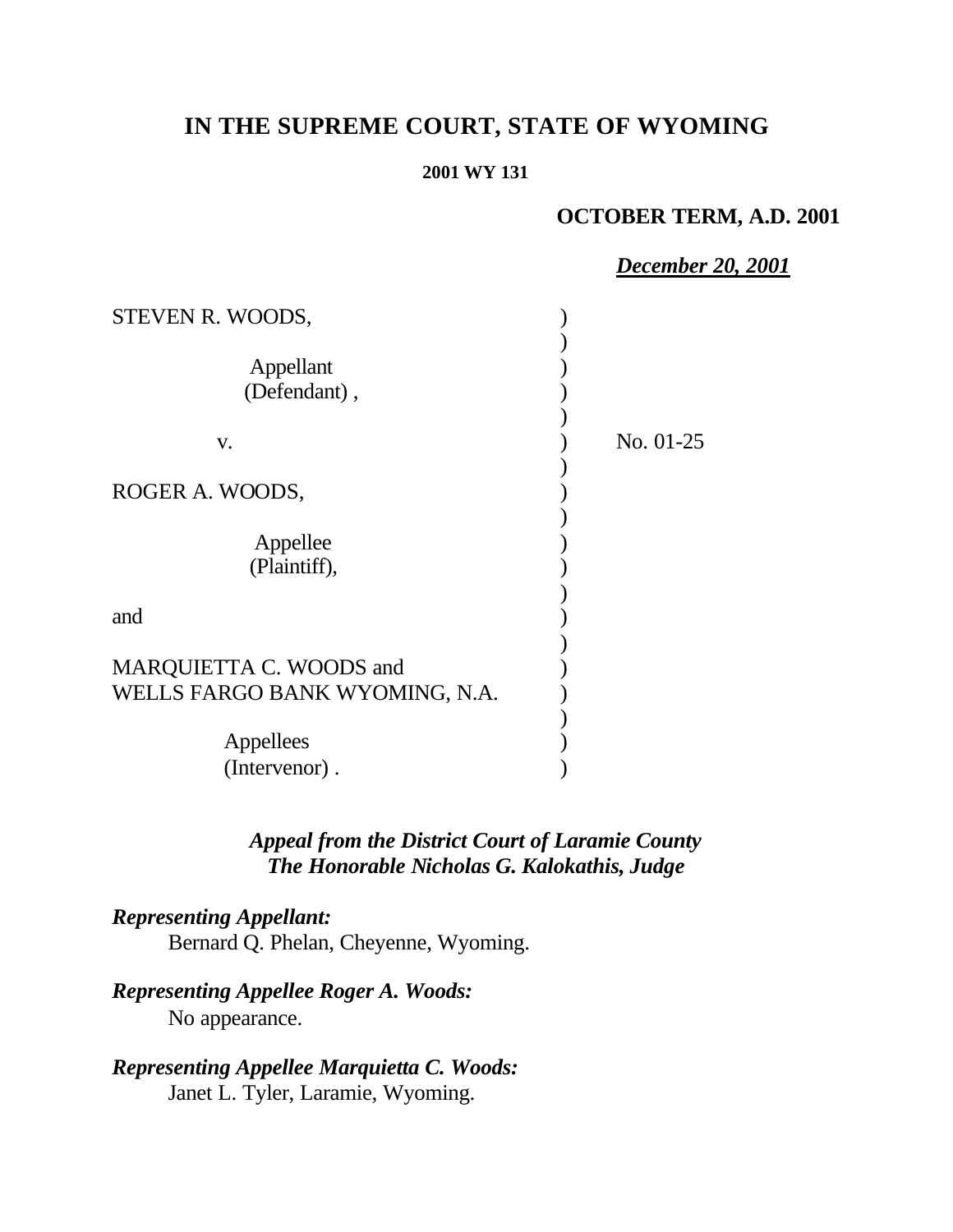*Representing Appellee Wells Fargo Bank Wyoming, N.A.:* Peter K. Michael, Cheyenne, Wyoming.

**Before LEHMAN, C.J., and GOLDEN, HILL, KITE, and VOIGT, JJ.**

**NOTICE: This opinion is subject to formal revision before publication in Pacific Reporter Third. Readers are requested to notify the Clerk of the Supreme Court, Supreme Court Building, Cheyenne, Wyoming 82002, of any typographical or other formal errors so that correction may be made before final publication in the permanent volume.**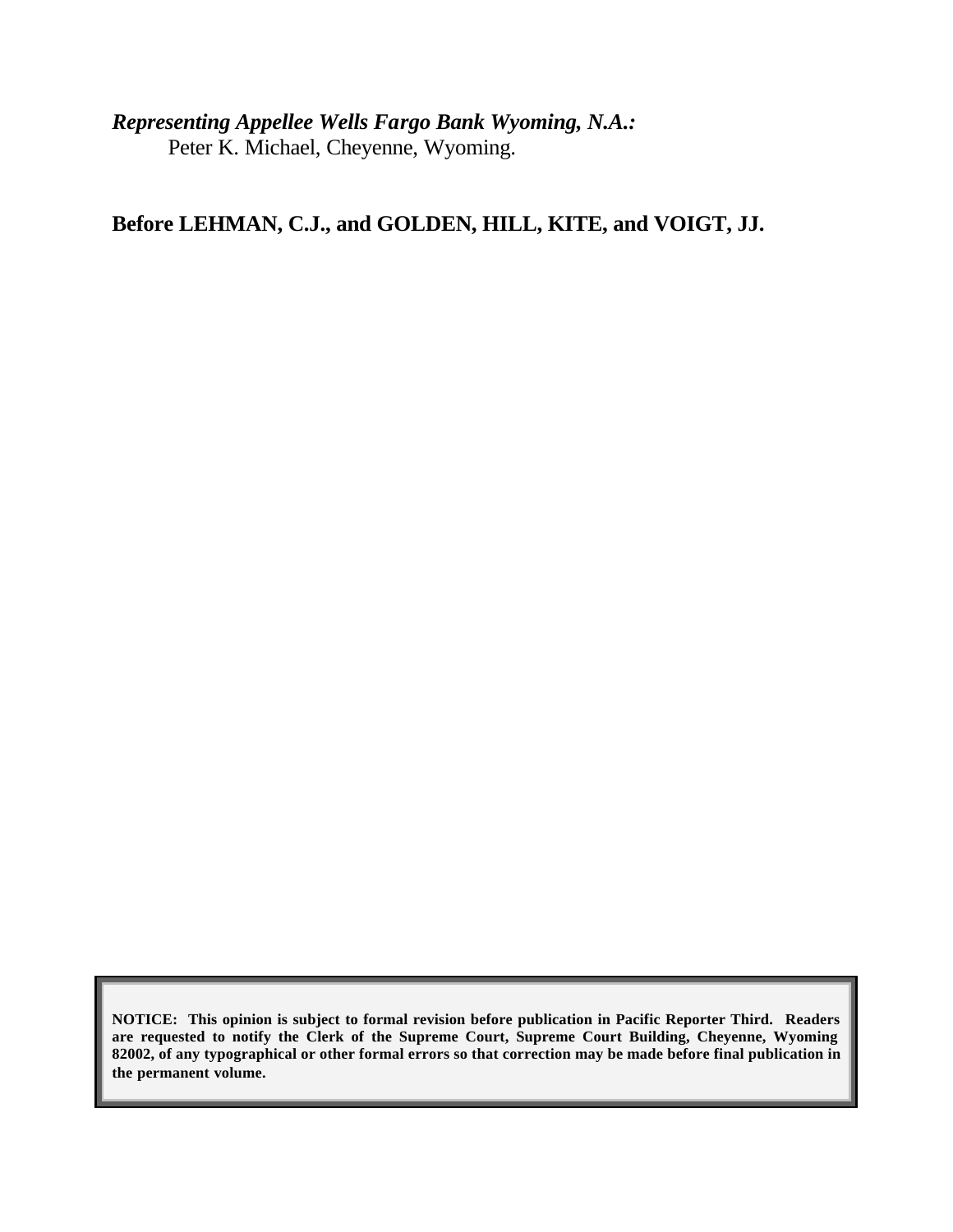**GOLDEN**, Justice.

[¶1] Steven Woods appeals from a district court order denying his motion and petition for immediate distribution of the corpus of a trust. Finding that the order appealed from is not a final, appealable order, we dismiss this appeal.

#### **ISSUES**

[¶2] Steven Woods presents one issue as follows:

A trust agreement provided that distribution of the trust estate to named beneficiaries be made after all expenses attributable to the death of the grantor, all enforceable debts of the grantor, and "any estate or inheritance taxes" have been paid. May a court deny distribution to the beneficiaries if all conditions precedent have been met?

Appellees Wells Fargo Bank and Marquietta Woods reframe the issues thus:

I. Whether this appeal should be dismissed because there is no appealable order?

II. Whether the district court properly denied a beneficiary's motion for final distribution of trust real estate to the four beneficiaries as tenants in common?

### **FACTS**

[¶3] In May 1997 Roger Woods filed an action against Steven Woods in district court styled "Complaint for Accounting and Declaratory Judgment." According to the allegations of the complaint, Raymond Woods, the father of Roger and Steven, had established a revocable trust. Upon the death of Raymond Woods in 1995, Roger and Steven became cotrustees of the trust. The beneficiaries of the trust are four adult children of Raymond Woods: Roger, Steven, Marquietta Woods, and Ronald Woods. Under the terms of the trust, the trust assets are to be distributed to the beneficiaries after the payment of certain expenses.

[¶4] Roger alleged in his complaint that, since the date of their father's death, Steven had refused to acknowledge Roger as a co-trustee, had refused to give Roger any information regarding the administration of the trust, and had refused to give Roger appropriate access to the trust records. Roger requested the district court enter a declaration of the rights of Roger as co-trustee and order an immediate accounting of the administration of the trust.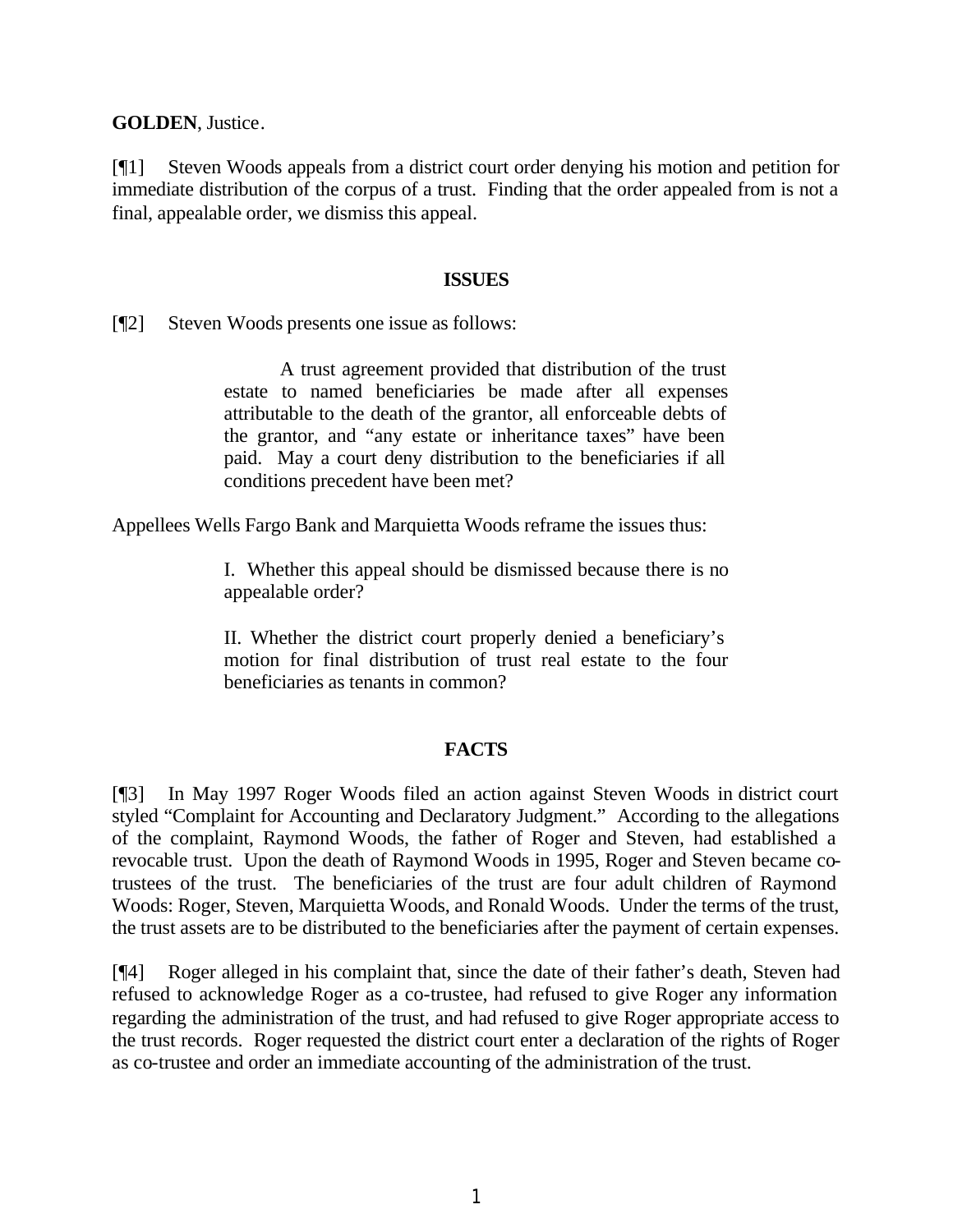[¶5] Steven answered, denying all allegations against him, and included a counterclaim against Roger. In his counterclaim, Steven alleged that Roger had breached his fiduciary duty to the trust, and requested the court remove Roger as a co-trustee. Marquietta was allowed to intervene. In her motion for intervention, she requested the district court appoint a special master to provide an accounting and to establish a plan for distribution of the trust assets. She specifically requested that the district court retain jurisdiction over the trust until the trust assets are distributed and settled. Eventually, pursuant to a motion by Marquietta, the district court removed both Roger and Steven as co-trustees and appointed Norwest Bank, now Wells Fargo Bank, as the trustee. Wells Fargo was allowed to intervene in order to allow it to utilize the rules of civil procedure to compel production of records of trust assets.

[¶6] Wells Fargo submitted an interim accounting in January 1999, and in October 1999 made an interim distribution of some of the assets of the trust to the beneficiaries. Wells Fargo alleged that several issues needed to be resolved before a final accounting and complete distribution of the trust could be accomplished. In May 2000, Steven filed a motion demanding immediate, in-kind distribution of the trust corpus, relying upon the following terms of the trust agreement:

Article VI – Payments at death of grantor.

A. Upon the death of Grantor, Successor Trustee shall pay directly, or to Grantor's Personal Representatives as said Personal Representative shall direct, Grantor's funeral and burial expenses, claims legally enforceable against Grantor's Estate, expenses of administering Grantor's Estate including expenses of last illness, if any, attorney's and accountant's fees, if deemed necessary in the best judgment of Successor Trustee, and any estate and inheritance taxes payable by reason of Grantor's death. If no Personal Representative is appointed, Successor Trustee shall pay all such expenses directly out of the Trust Estate. . . .

B. After Grantor's death, and after making any payments necessary under the provisions of Paragraph A of this Article VI Successor Trustee shall, from the principal of the Trust Estate, transfer, convey and distribute equally to the Grantor's children, STEVEN R. WOODS, ROGER A. WOODS, RONALD D. WOODS and MARQUIETTA C. WOODS, share and share alike and the trust terminated.

In his motion, Steven argued that the above terms of the trust regarding distribution had been fulfilled and thus the trust agreement required the immediate distribution of all trust assets.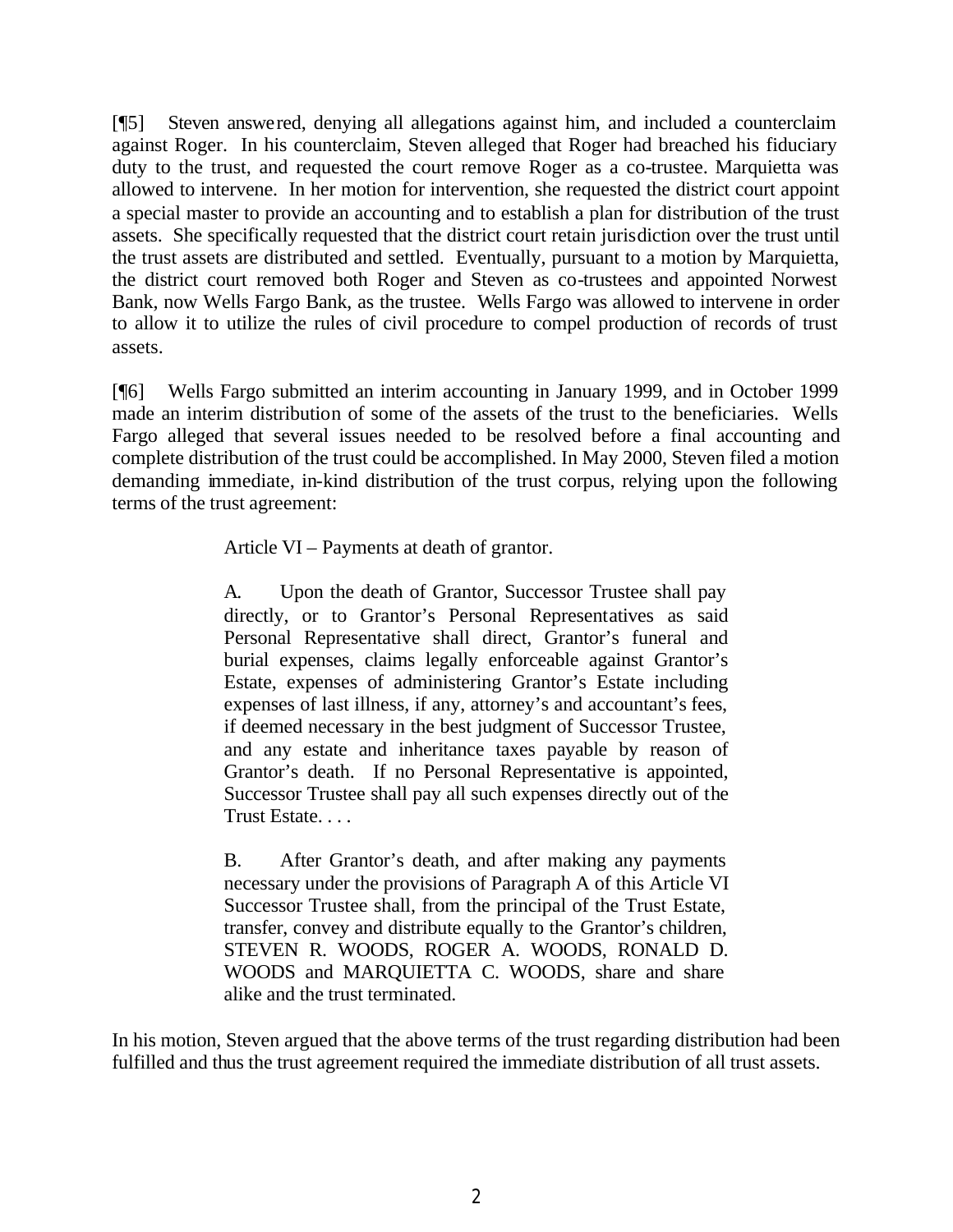[¶7] At an evidentiary hearing on Steven's motion for distribution, both the trustee and the tax accountant for the trust testified that not all tax issues had been resolved. Based upon this testimony, the district court ruled that the terms of the trust had not been fulfilled and denied Steven's motion and petition<sup>1</sup> for distribution. This appeal followed.

#### **DISCUSSION**

[¶8] The decisive question in this appeal is whether the order denying immediate distribution constitutes a final, appealable order for purposes of appeal. Rule 1.05 of the Wyoming Rules of Appellate Procedure defines an appealable order as:

> (a) An order affecting a substantial right in an action, when such order, in effect, determines the action and prevents a judgment; or

> (b) An order affecting a substantial right made in a special proceeding; or

(c) An order made upon a summary application in an action after judgment; or

(d) An order, including a conditional order, granting a new trial on the grounds stated in Rule 59(a)(4) and (5), Wyo. R. Civ. P.; if an appeal is taken from such an order, the judgment shall remain final and in effect for the purposes of appeal by another party; or

(e) Interlocutory orders and decrees of the district courts which:

(1) Grant, continue, or modify injunctions, or dissolve injunctions, or refuse to dissolve or modify injunctions; or

(2) Appoint receivers, or issue orders to wind up receiverships, or to take steps to accomplish the purposes thereof, such as directing sales or other disposition of property.

Thus, for an order to be a final order subject to appeal, it must determine the action. "Generally a judgment or order which determines the merits of the controversy and leaves nothing for future consideration is final and appealable, and it is not appealable unless it does those things. 4 C.J.S. Appeal and Errors § 94, p. 252." *Public Service Comm'n v. Lower Valley Power and Light, Inc.*, 608 P.2d 660, 661 (Wyo. 1980).

[¶9] In the underlying case, both Roger and Marquietta Woods have asked for an accounting of the administration of the trust. While an interim accounting and an interim

<sup>&</sup>lt;sup>1</sup> After filing his motion demanding distribution, Steven also asked leave of the district court to file a petition to compel distribution. The record before this Court does not indicate that the district court ever granted leave to file the petition.